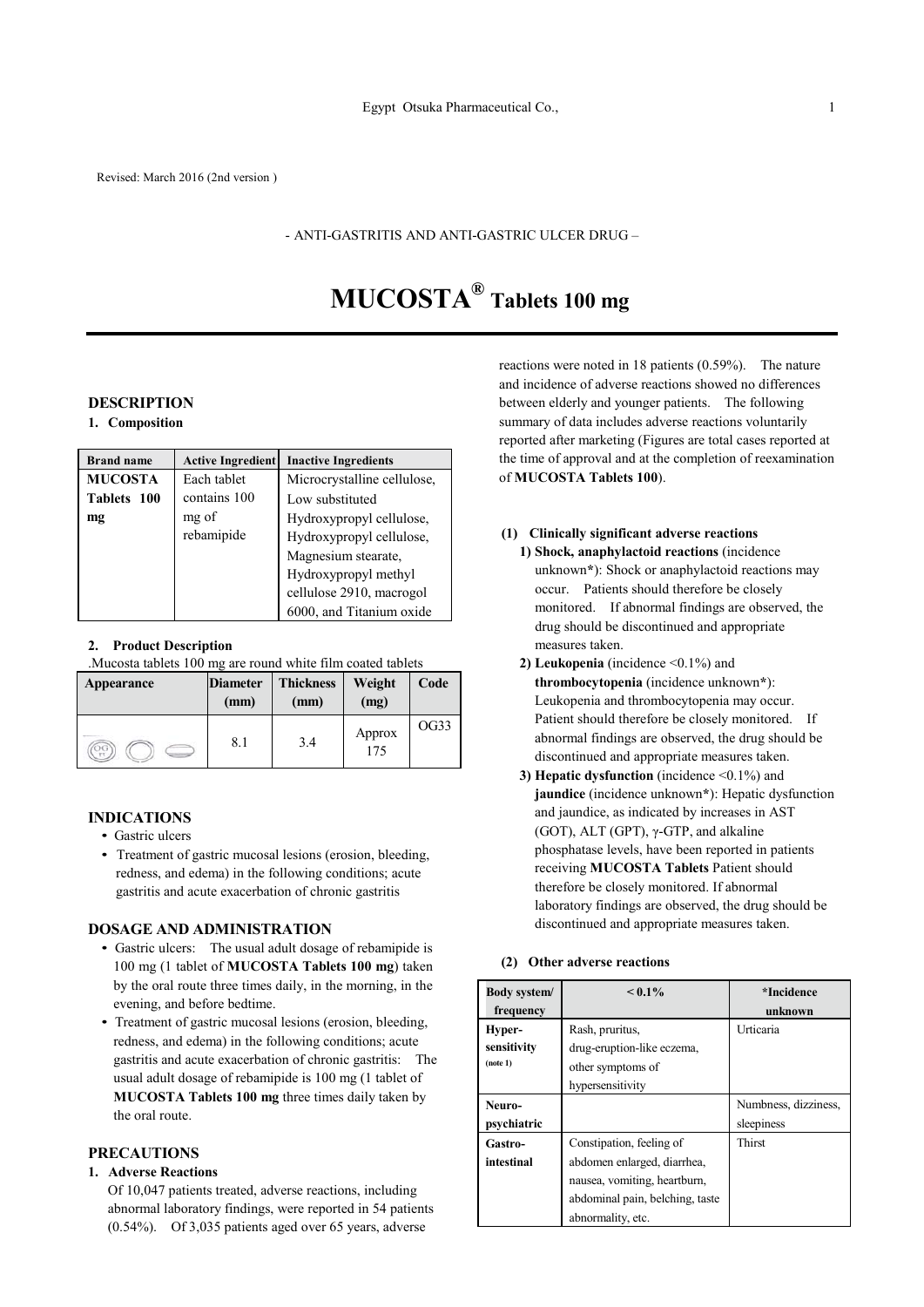| Hepatic <sup>(note 2)</sup> | Increased AST (GOT), ALT<br>(GPT), $\gamma$ -GTP, alkaline<br>phosphatase levels                 |                                                                                                                                                                                         |
|-----------------------------|--------------------------------------------------------------------------------------------------|-----------------------------------------------------------------------------------------------------------------------------------------------------------------------------------------|
| <b>Hematologic</b>          | Leukopenia, granulocytopenia,<br>etc.                                                            | Thrombocytopenia                                                                                                                                                                        |
| Other                       | Menstrual disorders, increased<br>BUN levels, edema, feeling of<br>a foreign body in the pharynx | Breast swelling and<br>pain, gynecomastia,<br>induction of<br>lactation.<br>palpitations, fever,<br>facial flushing,<br>numbness of tongue,<br>cough, respiratory<br>distress, alopecia |

Note 1) If such symptoms of hypersensitivity occur, the drug should be discontinued.

Note 2) If transaminase levels are markedly increased or fever and rash develop, the drug should be discontinued and appropriate measures should be taken.

\*The incidence rates of voluntarily reported adverse reactions are not known.

## **2. Use in the Elderly**

Special care is required in elderly patients to minimize the risk of gastrointestinal disorders, because these patients may be physiologically more sensitive to this drug than younger patients.

## **3. Use during Pregnancy, Delivery, or Lactation**

- (1) This drug should be administered to pregnant or possibly pregnant women only if the anticipated therapeutic benefit is thought to outweigh any potential risk. (The safety of this drug in pregnant women has not been established.)
- (2) Nursing should be interrupted when this drug is administered to. (Rat studies have shown that rebamipide is excreted in the breast milk.)

#### **4. Pediatric Use**

The safety of this drug in low birth weight infants, newborns, suckling infants, infants and children has not been established. (Clinical experience is insufficient.)

#### **5. Precautions for Use**

#### **Patient's Instructions for Use:**

Patients should be instructed not to ingest any portion of the press-through package (PTP). (There have been reports that the sharp edges of the sheet can cut or penetrate the esophageal mucosa if accidentally ingested, resulting in mediastinitis or other serious complications.)

## **PHARMACOKINETICS**

**1. Plasma Concentrations 1-4)**

The table below shows the pharmacokinetic parameters of rebamipide following single oral administration of **MUCOSTA Tablets 100 mg** at a dose of 100 mg to 27

healthy male subjects in a fasted state.

#### **Pharmacokinetic Parameters of Rebamipide**

|                                  | $t_{\rm max}$ | $C_{\text{max}}$ | $t_{1/2}$     | AUC <sub>24h</sub>   |
|----------------------------------|---------------|------------------|---------------|----------------------|
|                                  | (hr)          | $(\mu$ g/L)      | (hr)          | $(\mu g/L \cdot hr)$ |
| <b>MUCOSTA</b><br>Tablets 100 mg | $2.4 \pm 1.2$ | $216 \pm 79$     | $1.9 \pm 0.7$ | $874 \pm 209$        |

Mean value $\pm$ SD, n=27, t<sub>1/2</sub> calculated from values up to 12 hr

The absorption rate of rebamipide following single oral administration at a dose of 150 mg to 6 healthy male subjects in a fed state tended to be slower than that in a fasted state. However, food did not affect bioavailability of the drug in humans.

Pharmacokinetic parameters obtained from patients with renal impairment after single oral administration of rebamipide at 100 mg revealed higher plasma concentrations and a longer elimination half-life compared with those in healthy subjects. At steady-state, rebamipide plasma concentrations observed in dialyzed renal patients following repeated administration were very close to the values simulated from single administration. Therefore, the drug was not considered to accumulate.

#### **2. Metabolism**

Rebamipide was primarily excreted as the unchanged compound in the urine after single oral administration to healthy adult males at a dose of 600 mg. A metabolite with a hydroxyl group at the 8th position was identified in the urine. However, the excretion of this metabolite was only 0.03% of the administered dose. The enzyme involved in the formation of the metabolite was CYP3A4.<sup>5)</sup>

(Note) The usual dosage in adults is 100 mg three times daily.

#### **3. Excretion**

Approximately 10% of the administered dose was excreted in the urine when rebamipide was administered as a single oral dose to healthy adult males at 100 mg.

#### **4. Protein Binding 6)**

Rebamipide at  $0.05 - 5 \mu g/mL$  was added to human plasma *in vitro,* and 98.4% − 98.6% of the drug was bound to plasma proteins.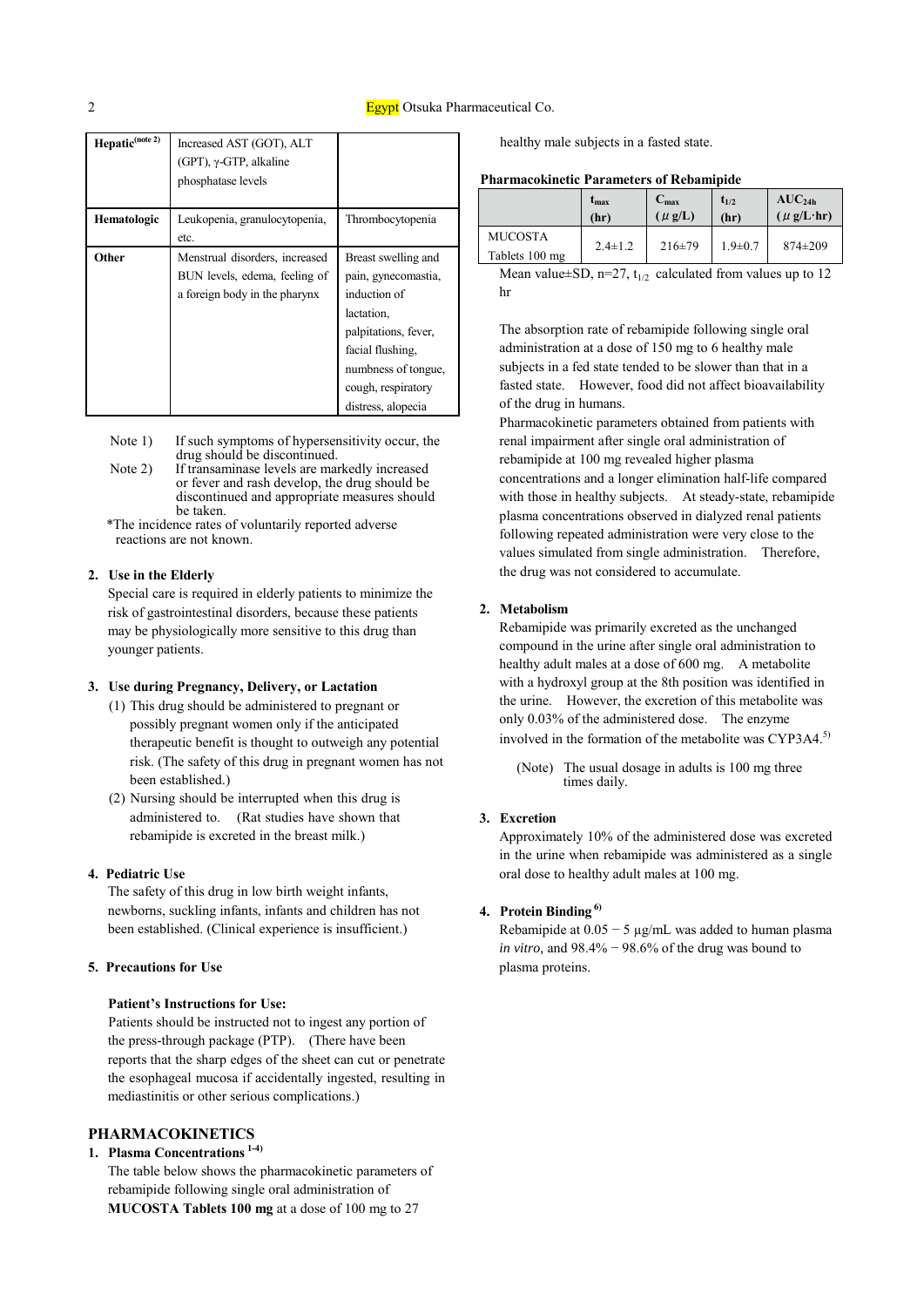#### **CLINICAL STUDIES**

**1. Clinical Efficacy in Gastric Ulcer 7-10)**

**MUCOSTA Tablets** were studied in patients with gastric ulcer, using endoscopy for objective drug evaluation. In the final endoscopic assessment, the drug achieved complete healing in 60% (200/335) of the patients studied and near-complete healing in 67% (224/335). The clinical usefulness of this drug, based on efficacy and safety was demonstrated in a double-blind study. Six-month follow-up of 67 patients who showed healing at a daily dose of 300 mg revealed that recurrence occurred in only 4 patients (approx. 6%).

## **2. Clinical Efficacy in Acute Gastritis and Acute Exacerbation of Chronic Gastritis 11,12)**

**MUCOSTA Tablets** were studied in patients with acute gastritis or acute exacerbation of chronic gastritis. The drug achieved an 80% (370/461) global efficacy rate in the patients evaluated, with 76% (351/461) showing moderate or marked improvement. The drug's clinical usefulness was found to be reproducible in a double-blind study.

## **PHARMACOLOGY**

- 1. Preventive or healing effects in gastric ulcer models<sup>13-15)</sup> Rebamipide inhibited gastric mucosal injury in various experimental rat models of ulcers, including ulcers induced by water-immersion restraint stress, aspirin, indomethacin, histamine, serotonin, and pyloric ligation. The drug also protected the mucosa from injury caused by other ulcerogenic conditions that presumably yield reactive oxygen species, including mucosal ischemia-reperfusion, administration of platelet activating factor (PAF) or diethyldithiocarbamate (DDC), and administration of indomethacin under stressed conditions. In a rat acetic acid-induced ulcer model, the drug promoted healing of gastric ulcers and was seen to suppress the recurrence and relapse of ulcers 120-140 days after ulcer induction.
- **2. Preventive or healing effects in gastritis models 16,17)** Rebamipide inhibited the development of taurocholic acid (one of the main ingredients of bile acid)-induced gastritis and promoted healing of the mucosal inflammation associated with gastritis in rat experiments.
- **3. Prostaglandin-increasing effect 18,19)** Rebamipide increased the generation of prostaglandin  $E<sub>2</sub>$  $(PGE<sub>2</sub>)$  in the gastric mucosa in rats. The drug also increased the contents of  $PGE<sub>2</sub>$ ,

15-keto-13,14-dihydro-PGE<sub>2</sub> (a metabolite of  $\mathrm{PGE}_2$ ) and  $PGI<sub>2</sub>$  in the gastric juice.

In healthy male subjects, the drug again revealed the increasing effect on the  $PGE<sub>2</sub>$  content in the gastric mucosa and protected the gastric mucosa from injury caused by ethanol loading.

**4. Cytoprotective effect 18,20-22)**

Rebamipide exhibited a gastric cytoprotective effect to inhibit the mucosal injury induced by ethanol, strong acid, or strong base in rats. In *in vitro* studies, the drug also protected cultured gastric epithelial cells obtained from

rabbit fetuses against aspirin- or taurocholic acid (one of the main ingredients of bile acid) -induced injury. In healthy male subjects, the drug inhibited gastric mucosal injury induced by aspirin, ethanol, or HCl-ethanol loading.

## **5. Mucus-increasing effect 23-25)**

Rebamipide promoted gastric enzyme activity to synthesize high molecular weight glycoproteins, thickened the superficial mucous layer of gastric mucosa, and increased the amount of gastric soluble mucus in rats. Endogenous PGs were not involved in the increase in soluble mucus.

- **6. Mucosal blood flow-increasing effect 22)** Rebamipide increased gastric mucosal blood flow and improved impaired hemodynamics after blood loss in rats.
- **7. Effect on mucosal barrier 26)** Rebamipide did not ordinarily affect the gastric transmucosal potential difference in rats, but did inhibit lowering of the potential difference by ethanol.
- **8. Effect on gastric alkaline secretion 27)** Rebamipide promoted gastric alkaline secretion in rats.
- **9. Effect on mucosal cell turnover** Rebamipide activated gastric mucosal cell proliferation and increased the number of covering epithelial cells in rats.
- **10. Effect on gastric mucosal repair 28,29)** Rebamipide restored the bile acid- or hydrogen peroxide-induced retardation of artificial wound-repair in cultured rabbit gastric epithelial cells.
- **11. Effect on gastric secretion 30)** Rebamipide did not alter either basal secretion of gastric juice or secretagogue-stimulated acid secretion.

**12. Effects on reactive oxygen species 31-35)**

Rebamipide scavenged hydroxyl radicals directly and suppressed superoxide production by polymorphonuclear leukocytes. The drug inhibited the gastric mucosal cell injury caused by reactive oxygen species released from neutrophils stimulated by *Helicobacter pylori in vitro*. The drug reduced the content of lipid peroxide in the gastric mucosa of rats treated with indomethacin under stressed conditions and inhibited the mucosal injury.

**13. Effect on inflammatory cell infiltration in the gastric mucosa 16,36,37)**

Rebamipide prevented inflammatory cell infiltration in rat models of taurocholic acid (one of the main ingredients of bile acid)- induced gastritis and NSAID-induced or ischemia-reperfusion-induced gastric mucosal damage.

**14. Effect on inflammatory cytokine release (interleukin-8) in the gastric mucosa 38,39)**

Rebamipide, taken by the oral route, suppressed the increased production of interleukin-8 in the mucosa of patients with *Helicobacter pylori.* The drug also inhibited the activation of NF-κB, the expression of interleukin-8 mRNA, and the production of interleukin-8 in epithelial cells cocultured with *Helicobacter pylori*.

## **CONTRAINDICATIONS**

(MUCOSTA Tablets are contraindicated in the following patients) Patients with a history of hypersensitivity to any ingredient of this drug.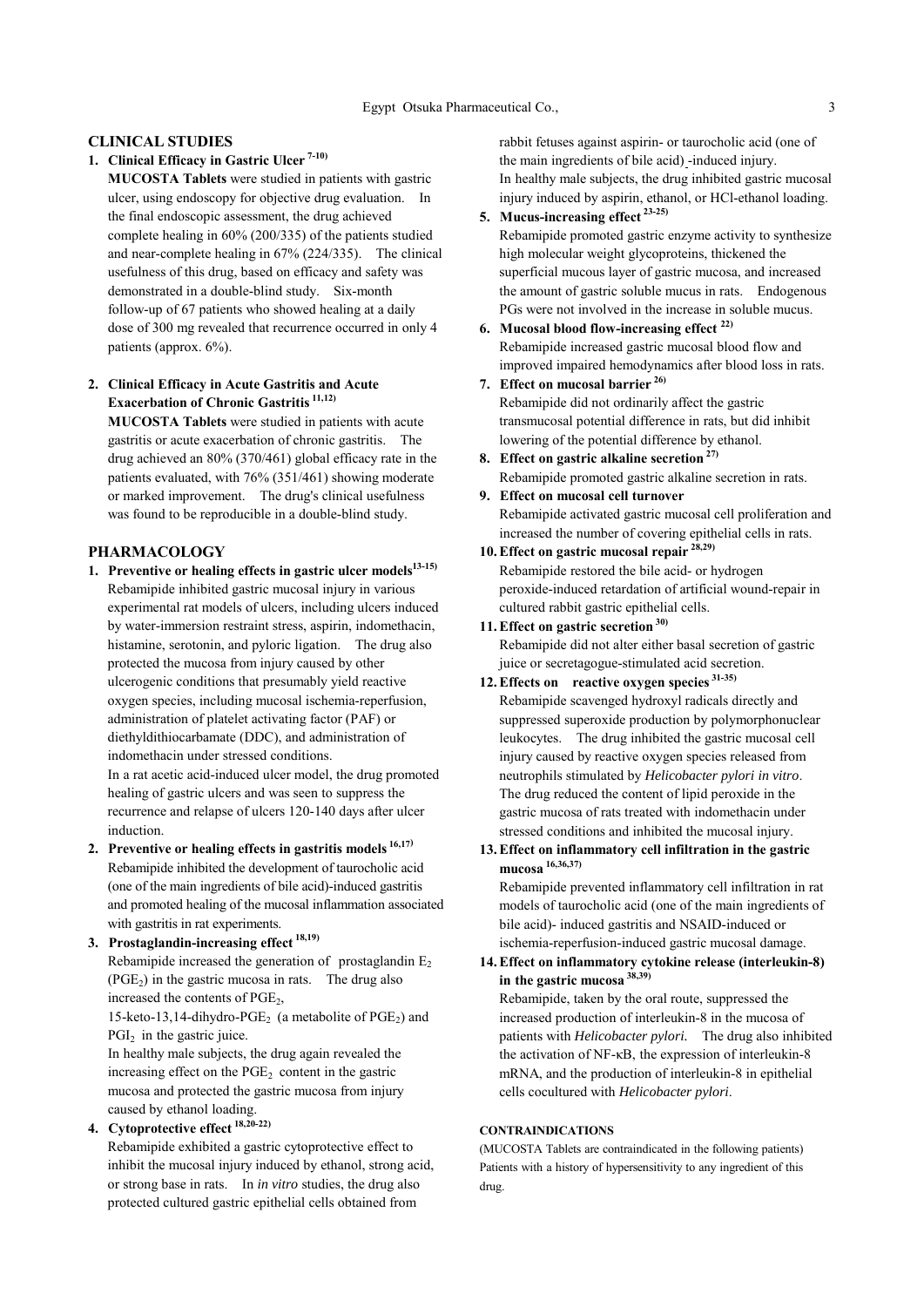4 **Egypt** Otsuka Pharmaceutical Co.

#### **PHYSICOCHEMISTRY**

**Nonproprietary name:** Rebamipide (JAN)

#### **Chemical name:**

(2*RS*)-2-(4-Chlorobenzoylamino)-3-(2-oxo-1,2 dihydroquinolin-4-yl) propanoic acid

#### **Molecular formula:**

 $C_{19}H_{15}CIN_2O_4$ 

**Molecular weight:**

370.79

#### **Structural formula:**





#### **Description:**

Rebamipide occurs as a white crystalline powder. It has a bitter taste. It is soluble in *N,N*-dimethylformamide, very slightly soluble in methanol and ethanol (99.5), and practically insoluble in water. Its *N,N*-dimethylformamide solution  $(1\rightarrow 20)$  shows no optical rotation. Melting point: About 291°C (decomposition)

#### **PACKAGING**

**MUCOSTA Tablets 100 mg: Box of 20 tablets in 2 Al/PVC blisters each of 10 tablets Box of 40 tablets in 4 Al/PVC blisters each of 10 tablets**

## **REFERENCES**

- 1) Hasegawa, S. et al.: Clin. Drug Invest. **23** (12), 771-779, 2003.
- 2) Kishi, S. et al.: Rinsho Seijinbyo (J. Adult Dis.) **19** (3), 355-363, 1989.
- 3) Kikuchi, H. et al.: Shinyaku to Rinsho (J. New Remedies Clinics) **44** (7), 1179-1182, 1995.
- 4) Fukazawa, K. et al.: Shinyaku to Rinsho (J. New Remedies Clinics) **44** (10), 1667-1671, 1995.
- 5) Koyama, N. et al.: XENOBIOTICA, **32**(7), 573-586, 2002.
- 6) Shioya, Y. et al.: Iyakuhin Kenkyu (D. Res.) **20** (2), 522-533, 1989.
- 7) Takemoto, T. et al.: Rinsho Seijinbyo (J. Adult Dis.) **19** (4), 539-551, 1989.
- 8) Takemoto, T. et al.: Rinsho Seijinbyo (J. Adult Dis.) **19** (5), 739-751, 1989.
- 9) Takemoto, T. et al.: Rinsho Seijinbyo (J. Adult Dis.) **19** (5), 753-775, 1989.
- 10) Asaka, M. et al.: Rinsho Seijinbyo (J. Adult Dis.) **19** (8), 1407-1416, 1989.
- 11) Takemoto, T. et al.: Rinsho Seijinbyo (J. Adult Dis.) **23** (8), 1163-1190, 1993.
- 12) Kobayashi, J. et al.: Rinsho Seijinbyo (J. Adult Dis.) **23** (7), 1003-1028, 1993.
- 13) Yamasaki, K. et al.: Yakuri to Chiryo (Jpn. Pharmacol. Ther.) **16** (5), 1997-2005, 1988.
- 14) Yamasaki, K. et al.: Jpn. J. Pharmacol. **49** (4), 441-448, 1989.
- 15) Shiraki, M. et al.: Nihon Yakurigaku Zasshi (Folia Pharmacologica Japonica) **92** (6), 389-395, 1988.
- 16) Okabe, S. et al.: Ther. Res. **12** (10), 3253-3263, 1991.
- 17) Kishimoto, S. et al.: Res. Commun. Chem. Pathol. Pharamacol. **78** (3), 259-277, 1992.
- 18) Yamasaki, K. et al.: Eur. J. Pharmacol. **142** (1), 23-29, 1987.
- 19) Kleine, A. et al.: Dig. Dis. Sci., **38** (8), 1441-1449, 1993.
- 20) Nakamura, H. et al.: Rinsho Seijinbyo (J. Adult Dis.) **19** (6), 1109-1114, 1989.
- 21) Dammann, H.G.: Eur. J. Gastroenterol. Hepatol. **6** (10), 911-915, 1994.
- 22) Kawano, S. et al.: Folia Pharmacologica Japonica (Jpn. J. Pharmacol.) **97** (6), 371-380,1991.
- 23) Ishiyama, H. et al.: Yakuri to Chiryo (Jpn. Pharmacol. Ther.) **16** (10), 4103-4109, 1988.
- 24) Ishiyama, H. et al.: Yakuri to Chiryo (Jpn. Pharmacol. Ther.) **16** (10), 4111-4118, 1988.
- 25) Ishihara, K. et al.: Arzneim.-Forsch./Drug Res. **42** (II), 1462-1466, 1992.
- 26) Yamasaki, K. et al.: Yakuri to Chiryo (Jpn. Pharmacol. Ther.) **18** (9), 3395-3400, 1990.
- 27) Yamasaki, K. et al.: Yakuri to Chiryo (Jpn. Pharmacol. Ther.) **18** (10), 3765-3772, 1990.
- 28) Watanabe, S. et al.: Aliment. Pharmacol. Ther. **10** (6), 927-932, 1996.
- 29) Watanabe, S. et al.: Dig. Dis. Sci. **43** (9), 107S-112S, 1998.
- 30) Yamasaki, K. et al.: Yakuri to Chiryo (Jpn. Pharmacol. Ther.) **16** (6), 2487-2495, 1988.
- 31) Yoshikawa, T. et al.: Arzneim.-Forsch./Drug Res. **43** (I), 363-366, 1993.
- 32) Naito, Y. et al.: Free Radic. Biol. Med. **18** (1), 117-123, 1995.
- 33) Ogino, K. et al.: Eur. J. Pharmacol. **212** (1), 9-13, 1992.
- 34) Suzuki, M. et al.: Gut **35** (10), 1375-1378, 1994.
- 35) Yamasaki, K. et al.: Pathophysilogy **1** (4), 251-257, 1994.
- 36) Murakami, K. et al.: Dig. Dis. Sci. **42** (2), 319-325, 1997.
- 37) Kim, C.D. et al.: J. Pharmacol. Exp. Ther. **275** (1), 340-344, 1995.
- 38) Mihara, M. et al.: Shokakika (Dept. Gastroenterol.) **24** (6), 681-688, 1997.
- 39) Aihara, M. et al.: Dig. Dis. Sci. **43** (9), 174S-180S, 1998.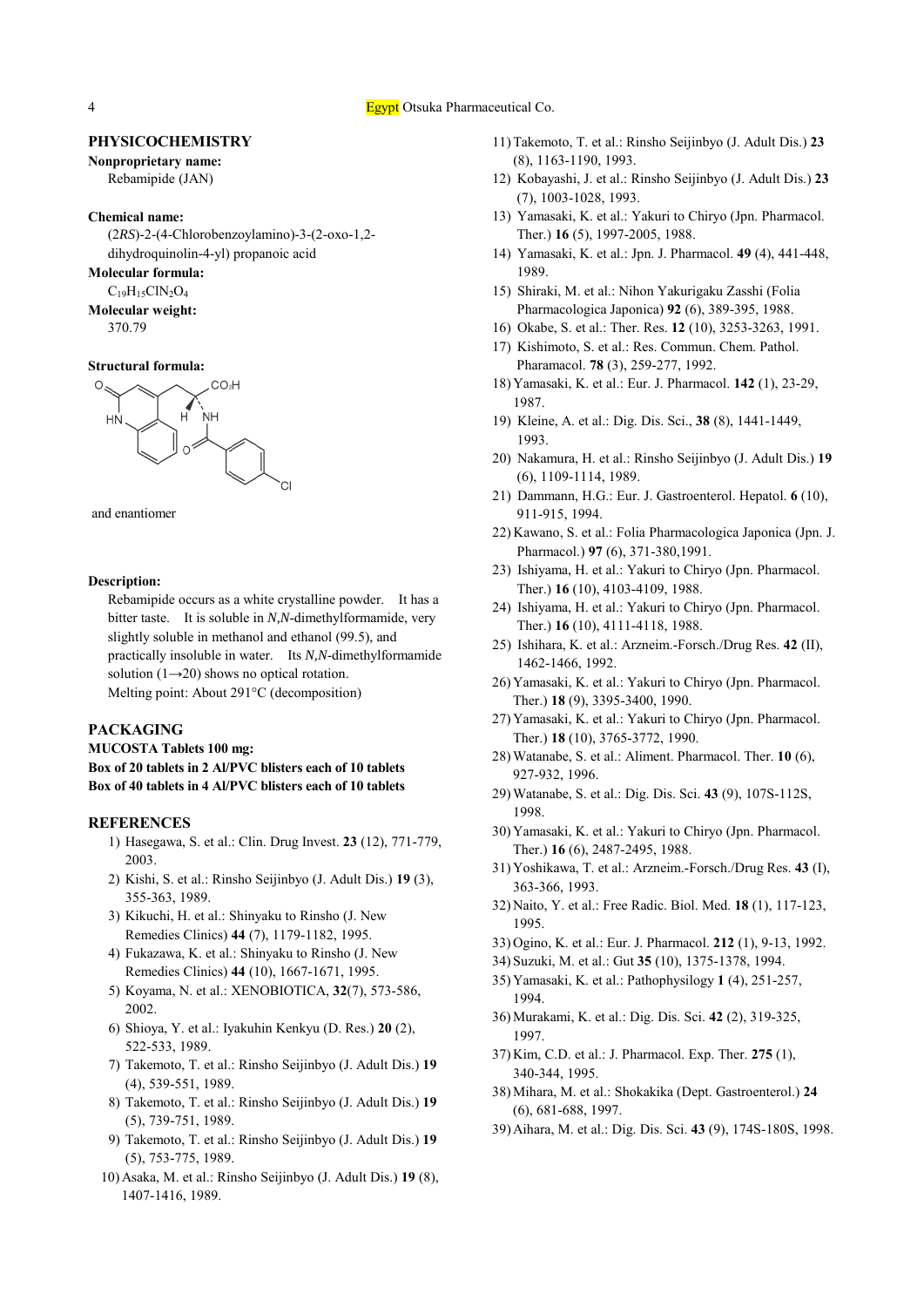**STORAGE** Store at room temperature not exceeding 30°C in dry place. **EXPIRATION DATE** Three years after the date of manufacturing (The expiration date is indicated on the package.) **Manufactured and Distributed by:** Egypt Otsuka Pharmaceutical Co., S.A.E. 10<sup>th</sup> of Ramadan city **Under License from:** OTSUKA PHARMACEUTICAL CO ., , LTD., 2ꞏ9 Kanda-Tsukasamachi, Chiyoda-ku, Tokyo 101-8535, Japan

**Reporting of side effects should be sent to :safety.reporting@egyptotsuka.com**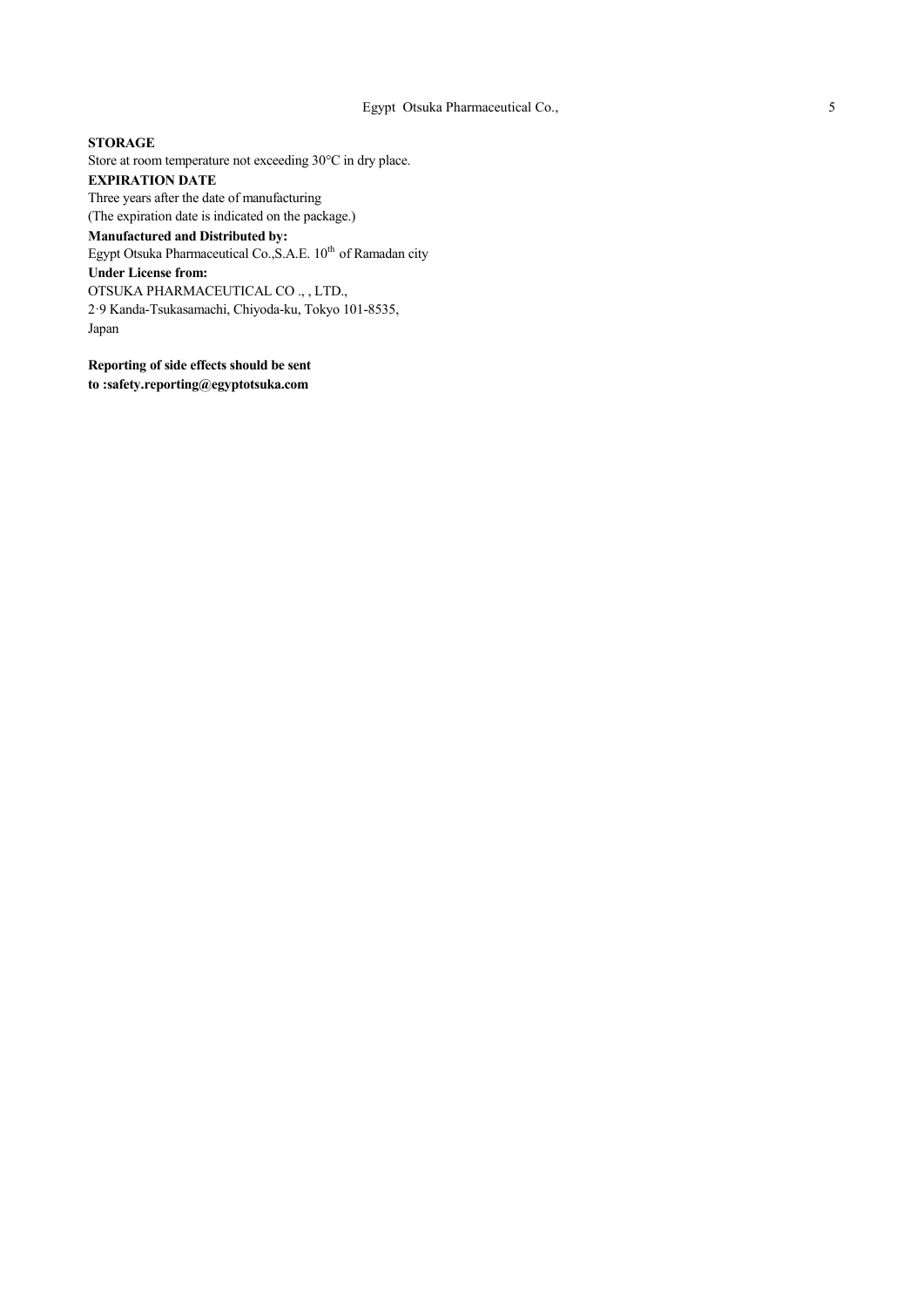تمت المراجعة: مارس 2016 (الإصدار رقم 2)

َ عقار مضاد لالتهاب المعدة ومضاد للقرحة المعدية

## **أقراص 100 مجم** <sup>R</sup>**عقار ميوكوستا**

**الوصـــف َّركيب .1 الت**

| المكونات غير الفعالة | المادة الفعالة | الاسم التجاري |
|----------------------|----------------|---------------|
|                      |                | میو کو ســ    |

## **.2 وصف المنتج**

عقار ميوكوستا أقراص 100 مجم عبارة عن أقراص مغلَّفة دائرية الشكل ذات لون أبيض

| الزمز | . .<br>الوزن<br> مجم | السمك<br>أنصدا | القط<br>ا مد | л.<br>المظهر |
|-------|----------------------|----------------|--------------|--------------|
| OG33  | تقريبًا<br>$\pi$     | 3.4            | 0.1          | ್ಲಿ          |

## **دواعي الاستعمال**

َ القرح المعدية

ه عـلاج إصــابات الغشـاء المخــاطي بالمعـدة (الثَّاكـل، النزيـف، الاحمـرار، والوذمـة) فـي الحــالات الثَّاليـة، التهـاب المعـدة الحــاد وتفاقم التهاب المعدة المزمن الحاد.

## **الجرعة والاستعمال**

ه القرح المَعديـة: تبلـغ الجرعـة المعتـادة للبـالغين مـن ريباميبيـد 100 مجـم (**قـرص واحـد مـن عقـار ميوكوسـتا أقـراص 100 مجم**) يتم تناولها عن طريق الفم ثلاث مرات يوميًا، صباحًا، مساءً وقبل وقت النوم.

ه عـلاج إصـابات الغشـاء المخـاطي بالمعـدة (التآكـل، النزيـف، الاحمـرار، والوذمـة) فـي الحـالات التّأليـة؛ التهـاب المعـدة الحـاد وتفاقم التهـاب المعـدة المــزمن الحــاد: تبلــغ الجرعــة المعتــادة للبــالغين مــن ريباميبيــد 100 مجـم (**قرصَــا واحـدَا مــن عقــار م<b>يوكوستا أقراص 100 مجم** يتم تناولها ثلاث مرات يوميًّا عن طريق الفم.

## **الاحتياطات**

## **.1 التفاعلات العكسية**

من بـين 10,047 مريضًـا تـم علاجهـم، تـم الإبـلاغ عـن التَّعـرض لتفـاعلات عكسـية، بمـا فـي ذلـك نتـائج مختبريـة غيـر طبيعيـة، فـي 54 مريضًـا (0.54 ٪). مـن بـين 3,035 مريضًـا بلغـت أعمـار هم أكثـر مـن 65 عامًـا، لُوحظـت الإصــابة بتفـاعلات عكسـية فمي 18 مريضًـا (0.59 ٪). أظهـرت طبيعـة التفـاعلات العكسـية ونسـبة حـدوثها عـدم وجـود اختلافـات بـين المرضـي مـن كبـار السـن والمرضــي الأصــغر سـنًا. يشـمل ملخـص البيانــات النَّــالي التفـاعلات العكسـية التــي تـم الإبــلاغ عنهـا بشـكل طــوعي بعـد التسويق (الأرقـام هـي إجمـالي الحـالات التـي تـم الإبـلاغ عنهـا فـي وقـت الموافقـة وعنـد الانتهـاء مـن إعـادة فحـص **عقـار** 

1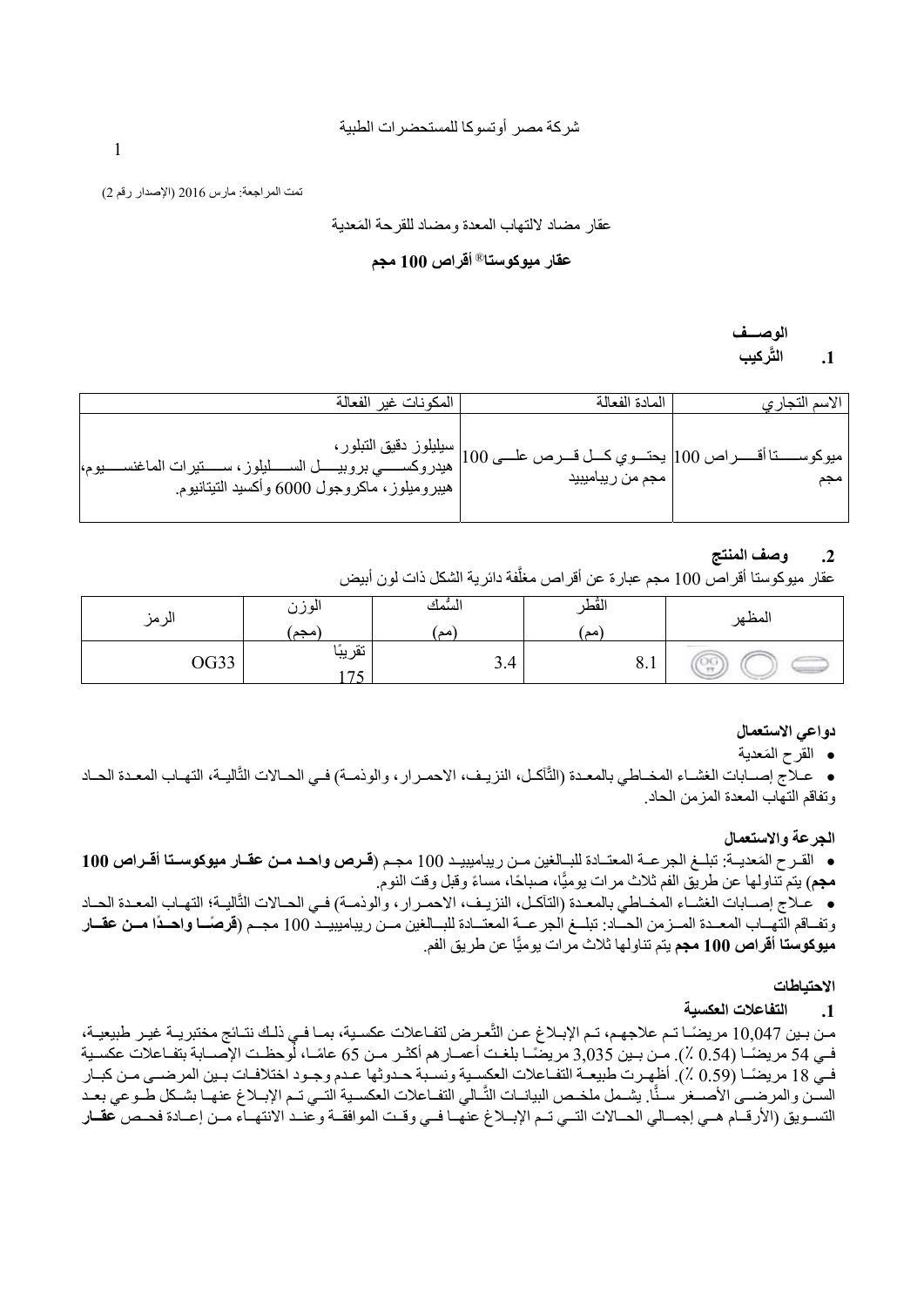**ميوكوستا أقراص 100 مجم**).

# **(1) التفاعلات العكسية المعتدة من الناحية السريرية**

1) **صѧѧѧدمة، تفѧѧѧاعلات حساسѧѧѧية** (نسѧѧѧبة حѧѧѧدوثها غيѧѧѧر معروفѧѧѧة\*): قѧѧѧد تحѧѧѧدث صѧѧѧدمة أو تفѧѧѧاعلات حساسѧѧѧية صѧѧѧدمية. لѧѧѧذلك، ينبغي مراقبة المرضى عن كثب. إذا لُوحظت نتائج غير طبيعية، يجب إيقاف الدَّواء واتخاذ تدابير مناسبة.

سةً كرَيَّـاتِ الـدَّم البيْضــاء (نسـبة الحـدوث <0.1٪) ونقــص الصَّــفائح الدَّمويــة (نسـبة الحـدوث غيــر معروفــة\*): قــد 2) **قل** تحدث إصــابة بقلَّـة كرَيَّـاتِ الـدَّم البيْضـاء ونقـص الصَّـفائح الذُّمويـة. لـذلك، ينبغـي مراقبـة المرضــي عـن كثـب. إذا لُوحظـت نتـائج غير طبيعية، يجب إيقاف الدُّواء واتخاذ تدابير مناسبة.

3) اختلال وظائف الكبد (نسـبة الحـدوث <0.1) ويرقـان (نسـبة الحـدوث غيـر معروفـة\*): تـم الإبـلاغ عـن اخـتلال َوظْـائف ٍالكبـد وِاليرقــان، والـذي تُبـين مـن الزيــادات فـي مسـتويات نـاقِلَــة الأُمـينِ الأسـبارتية (نـاقِلَـةُ أَمـين الـجلوتاميـلّ)، ومسـتويات ِل ناقِلَـة الأَمـينِ الأَلانِيِنِيــة (ناقلــة البِبتيـد جلوتاميـل)، ناقلــة الببتيـد جامــا جلوتاميـل، الفؤسْـفاتيز القَلَـوي، فـي المرضــي الـذين يتلقـون ََل عقـار **ميوكوسـتا أقـراصُ،** وبالتَّـالي يجـب مراقبـة المرضــي عـن كثـب. إذا لوحظـت نتـائج مخبريـة غيـّر طبيعيـة، يجـب إيقـاف الدواء واتخاذ تدابير مناسبة.

| التفاعلات العكسية الأخرى |  |
|--------------------------|--|
|--------------------------|--|

| أجهزة الجسم/ معدّل التكرار    | $\frac{7}{1}$ . 0.1>                                                                                                                                                                                                                                          | نسبة الحدوث غير معروفة<br>$\ast$                                                                                                                                                            |
|-------------------------------|---------------------------------------------------------------------------------------------------------------------------------------------------------------------------------------------------------------------------------------------------------------|---------------------------------------------------------------------------------------------------------------------------------------------------------------------------------------------|
| فرط<br>الحساسية<br>(ملاحظة 1) | طفــح جلــدي، حكـــة، أكزيمـــا شـــبيهة بـــالطفح الــدَّوائي، <br>أعراض أخرى لفرط الحساسية                                                                                                                                                                  |                                                                                                                                                                                             |
| نفسية وعصبية                  |                                                                                                                                                                                                                                                               | تنميل، دوخة، نعاس                                                                                                                                                                           |
| خاصة بالجهاز الهضمي           | إمســاك، شــعور بتضــخم بــالبطن، إسْــهال، غثيــان، قـــيء، <br>الحموضـــة (حُرْقَــةُ الفُــؤاد)، ألــم بــالبطن، التجشــؤ، مــذاق  العطش<br>غير طبيعي، وما إلى ذلك.                                                                                        |                                                                                                                                                                                             |
| خاصة بالكبد (ملحوظة 2)        | زيسادة مســـتويات نـاقِلْـــة الأمـــينِ الأســـبارتية (نـاقِلَـــةُ أمـــين<br>الجلوتاميــل)، ومســتويات ناقِلَـــة الأمـــين الألانينيـــة (ناقلـــة<br>الْبَبْتِيْـــد جلوتاميــــل)، ناقلـــــة الببتيــــد جامـــــا جلوتاميــــل، <br>الفؤسفاتيز القأوى |                                                                                                                                                                                             |
| خاصة بصورة الذّم              | قلَّةُ كرَيَّاتِ الدم البيْضاء، قلة المحببات، وما إلى ذلك.                                                                                                                                                                                                    | قلة الصفائح الدموية                                                                                                                                                                         |
| أخرى                          | اضــطرابات الـدّورة الشــهرية، زيــادة مســتويات نيتــروجين<br>يوريا الدَّم، وذمة، الشعور بجسم غريب في البلعوم.                                                                                                                                               | تـــــورم وألـــــم بـالثـــــدي، النتــَـــدّي (لـــــدى<br>الرجـــال)، الاسترضــــاع، خَفَقـــان، حمـــى، <br>احمــــرار الوجــــه، خــــدر باللســــان، ســـعال، <br>ضيق التنفس، الثعلبة |

ملحوظة 1) في حالة حدوث أعراض فرط الحساسية هذه، يجب ايقاف الدواء.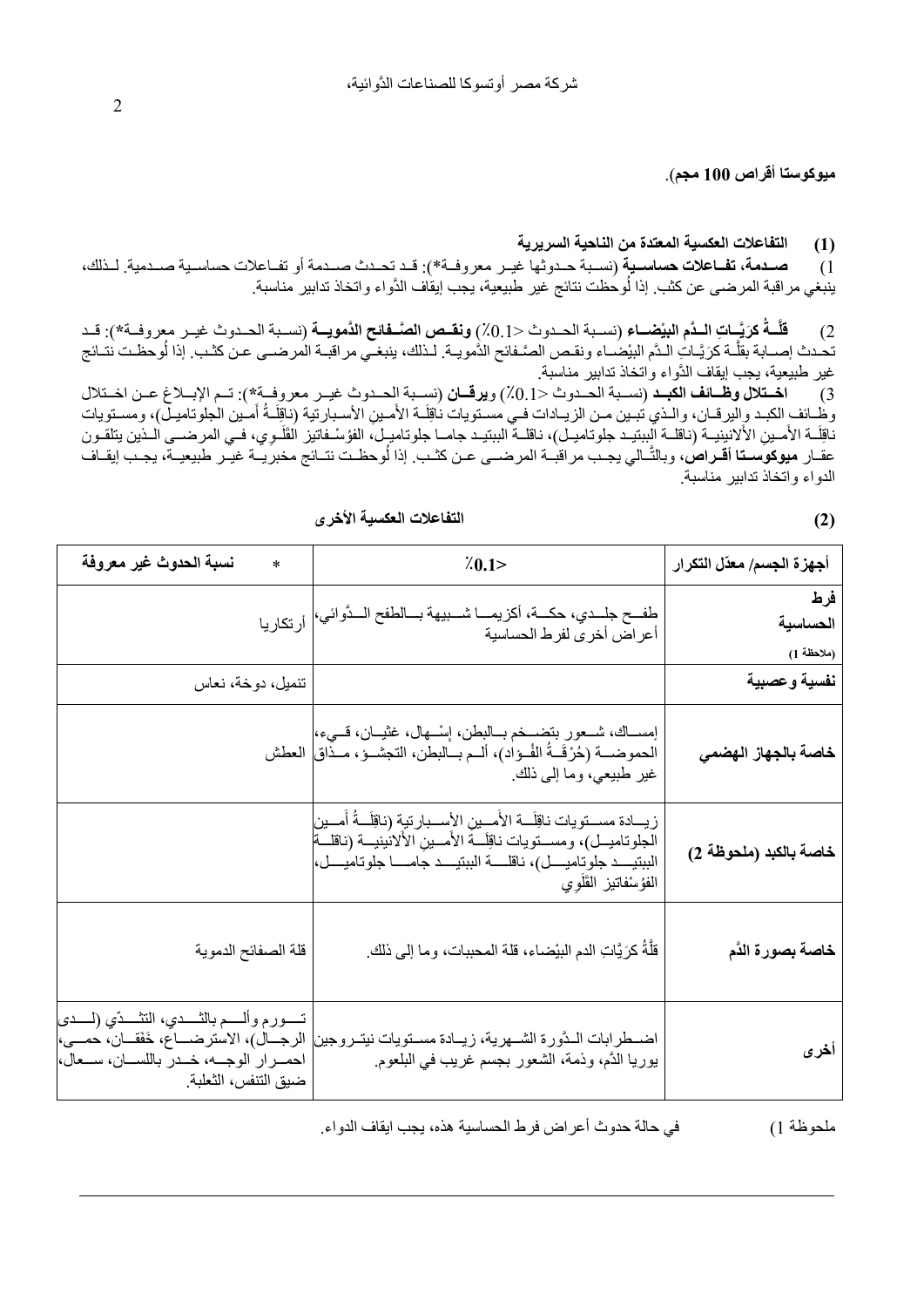شركة مصر أوتسوكا للمستحضرات الطبية

3

ملحوظة 2) فسي حالمة ارتفاع مستويات النماقلات الأمينيـة بشكل ملحـوظ أو الإصـابة بـالحمى والطفح الجلـدي، يجب إيقاف الدواء واتخاذ تدابير مناسبة. \*معدلات نسبة حدوث التفاعلات العكسية التي تم الإبلاغ عنها بشكل طوعي غير معروفة.

# **.2 الاستخدام في كبار السن**

يجب إعطاء رعايـة خاصـة فـي حـالات المرضـي مـن كبـار السن للحد مـن خطـر الإصـابة باضـطرابات الجهـاز الهضـمي؛ نظرًا لأنَّ هؤلاء المرضى قد يكونون أكثر حساسية من الناحية الفسيولوجية لهذا الدَّواء عن المرضى الأصغر سنَّا.

# **َّة .3 الاستخدام أثناء الحمل والولادة والرضاعة الطبيعي**

(1) لا يجب إعطـاء هـذا الـدَّواء للسـيدات الحوامـل أو السـيدات اللاتــي يحتمـل أن يكُـن حوامـل إلَّا إذا كـان يُعتقـد أن الفوائـد ِ العلاجية المتوقعة تفوق أي مخاطر محتملة. (لم يتم التَّحقق من أمان هذا الدَّواء في السيدات الحوامل). (2) بجب إيقـاف الرضــاعة الطبيعيـة عنـد تنــاؤل هـذا الـدُّواء. (أظهـرت الدراسـات علـى الجـرذان أن ريباميبيـد يـتم إفـرازه فـي لبن الأم).

## **.4 الاستخدام في الأطفال**

لم يـتم التَّأكـد مـن أمـان هـذا الـدَّواء فـي الأطفـال ذوي الـوزن المـنخفض عنـد الـولادة وحـديثي الـولادة والرضـع والأطفـال. (الخبـرة السريرية غير كافية).

## **.5 احتياطات الاستخدام**

## **تعليمات الاستخدام للمريض:**

يجب توجيـه المرضـي بعـدم ابـتلاع أي جـزء مـن العبـوة القابلـة للضـغط. (وردت تقـارير تفيـد بـأن الحـواف الحـادة للشـريط مـن الممكـن أن تقطـع أو تختـرق الغشــاء المخــاطي للمـريء إذا تـم ابتلاعهـا بطُريـق الخطــأ، ممــا يُـؤدي إلــي الْتِهــاب المَنْصِــف أو غيره من المضاعفات الخطيرة).

## **َّ الحركيات الدوائية**

## **(4-1) .1 تركيزات البلازما**

يبـين الجـدول التَّـالي مُعــامِلات الحركيـاتِ الدَّوائيـة لريباميبيـد بعـد إعطـاء عقـار **ميوكوسـتا أقـراص 100 مجـم** عـن طريـق الفـم بجر عة واحدة تبلغ 100 مجم إلى 27 مشاركًا من الذكور الأصحاء في حالة الصيام.

**معايير الحركة َّ الدوائية لريباميبيد**

| المساحة أسفل المنحنى في<br>24 ساعة<br>(ميكروجرام/لتر ساعة) | العمر النصفي للدَّواء <sub>ا</sub><br>(ساعة) | تركيز الذروة<br>(میکروجرام/ لتر ٖ | زمن الوصول إلى<br>أقصى تركيز<br>(ساعة) |                             |
|------------------------------------------------------------|----------------------------------------------|-----------------------------------|----------------------------------------|-----------------------------|
| $209 \pm 874$                                              | $0.7 \pm 1.9$                                | $79 \pm 216$                      | $1.2 \pm 2.4$                          | عقار ميوكوستا أقراص 100 مجم |

متوسط القيمة ± الانحر اف المعيار ي، العدد = 27، تم حساب نصف عمر الدَّو اء من القيم المدونة حتى 12 ساعة.

كـان معـدل الامتصـاص بعـد إعطـاء ريباميبيـد عـن طريـق الفـم مـرة واحـدة بجر عـة تبلـغ 150 مجـم لسـتة مشـاركين مـن الـذكور الأصـحاء فـي حالـة التغذيـة، أبطـأ مـن معـدل الامتصـاص فـي حالـة الصـيام. مـع ذلـك، لـم يُـوَثر الطعـام علـى الإتاحـة الحيويـة َّواء في البشر. للد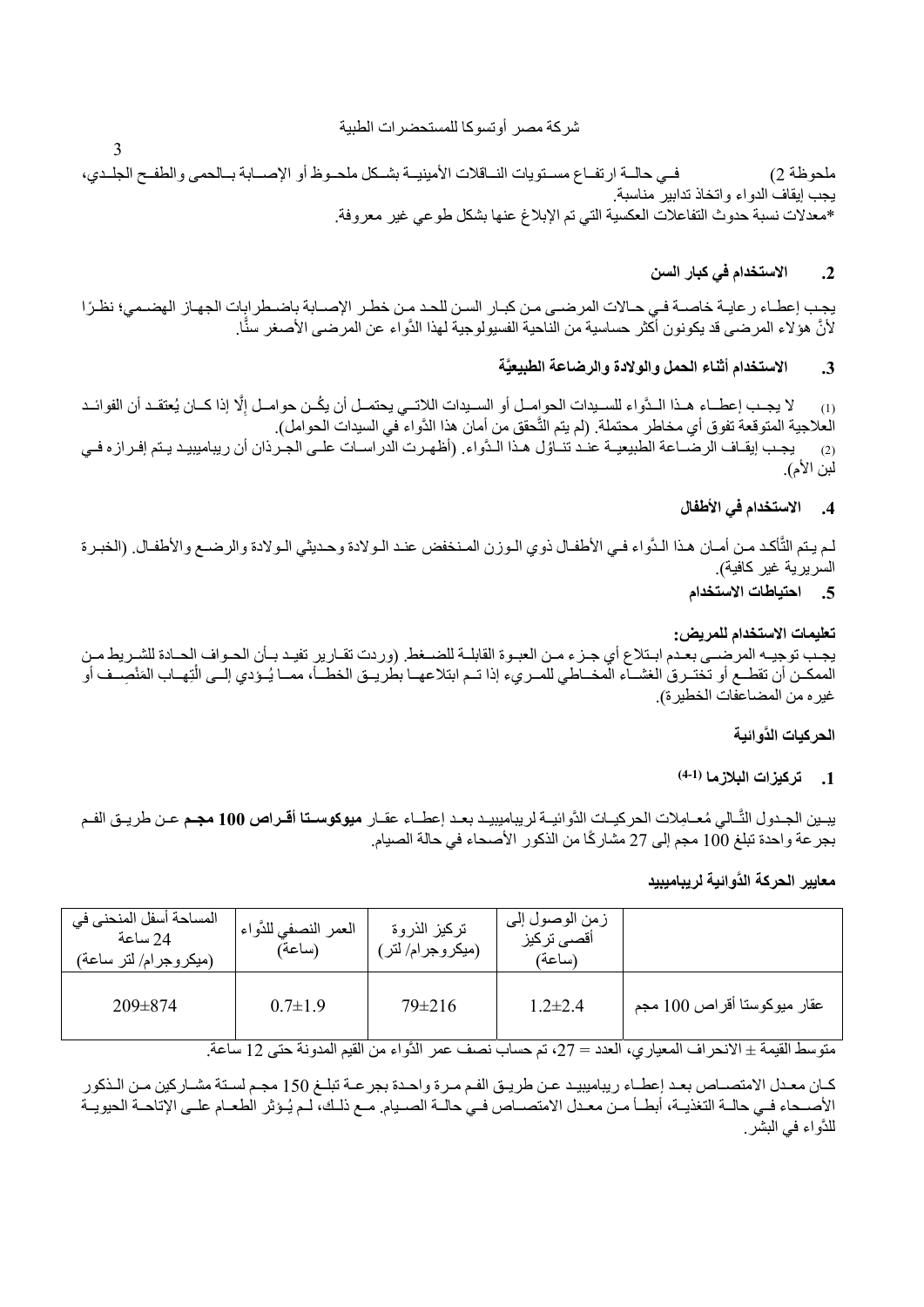كشفت معـايير الحركــة الدَّوائيــة التــي تـم الحصــول عليهــا مـن المرضــي المصـــابين بقصــور وظــائف الكُلــي بعـد إعطــاء ريباميبيـد مرة واحدة عن طريـق الفم بجرعـة تبلـغ 100 مجم؛ عن وجـود تركيـزات أعلـي بالبلازمـا وعمـر نصـفي أطـول للإزالـة مقارنـة بـالتركيزات والأعمــار النصــفية للإزالــة فــي المشــاركين الأصــحاء. فــي حالــة الاسـتقرار ، كانـت تركيــزات ريباميبيـد بالبلازمــا التـي لُوحظـت فـي مرضــي القصــور الكلـوي ممـن يخضــعون للغسـيل الكلـوي بعـد الإعطـاء المتكـرر ، قريبــة جـدًّا مـن القـيم التـي تـم الحصول عليها من الإعطاء مرة واحدة. لذلك، يُعتقد أن الدُّواء لا يتراكم.

# **.2 الأيض (عملية التمثيل الغذائي)**

تم إفـراز ريباميبيد بشكل أساسـي فـي هيئـة نفس المركب فـي البـول (أي دون تغييـر) بعـد إعطـاء جرعـة مفـردة عـن طريـق الفـم للـذكور البـالغين الأصـحاء بجر عــة تبلــغ 600 مجـم. تــم النَّعــرف علــي مسـتقلب فــي البــول فــي هيئــة مركـب ريباميبيـد مــزود بمجموعـة هيدروكسـيل فـي الموضـع الثــامن فـي المركـب. مـع ذلـك، بلغـت نسـبة إفـراز هـذا المسـتقلب 0.03٪ فقـط مـن الجرعـة المعطاة. كان الإنزيم المشارك في تكوين المستقلب هو السيتوكروم P3A4<sup>5</sup>)

(ملحوظة) تبلغ الجر عة المعتادة في البالغين 100 مجم ثلاث مرات يوميًّا.

#### **َّخلص/ الإزالة: .3 الت**

عنـد إعطـاء ريباميبيـد فـي هيئـة جر عـة مفـردة عـن طريـق الفـم، تـم الـتخلُّص عـن طريـق البـول مـن 10٪ تقريبًـا مـن الجر عـة التـي تم إعطاؤها للذكور البالغين الأصحاء والتي تبلغ 100 مجم.

# **6 .4 الارتباط بالبروتين**

تـم إضــافة ريباميبيـد بتركيــز 0.05 - 5 ميكروجــرام/ مللــي لتــر إلــي البلازمــا فــي البشــر داخــل المُخْتَبَــر، وكــان 98.4٪-98.6٪ من الدواء مرتبطًا ببروتينات البلازما.

**الدراسات السريرية**

# **َّ َ الية السريرية في القرحة المعدية 10-7) .1 الفع**

تمت در اســة **عقــار ميوكوسـتا أقـراص** فــى المرضـــى الـذين يعــانون مـن القرحــة المَعديــة، باسـتخدام التنظيـر الـداخلي لتقيـيم الـدَّواء تمت در اســة **عقــار ميوكوسـتـا أقــراص** فــي المرـضـــى الــذين يعــانون مــن القرـحــة المَعديــة، باسـتخدام التنظيـر الــداخلي لتقيـيم الـدّواء<br>المســتهدف. فــي التَّقيــيم النهــائي بـــالتنظير الــدَّاخلي، حقــق الــ أجريت الدراسـة علـيهم والشـفاء شـبه الكامـل فـي 67٪ (335/224) مـنهم. تـم إثبـات الفائـدة السـريرية لهـذا الـدَّواء، اسـتنادًا إلــي الفعَّاليـة والأمـان فـي دراسـة مزدوجـة التعميـة. كشـفت متابعـة 67 مريضـًـا ممـن تـم شـفاؤهم بجرعـة بوميـة بلغـت 300 مجـم لمـدة ستة أشهر أن تكرار الإصابة لم يحدث إلا في 4 من المرضى فقط (تقريبًا 6٪).

**َّالية السريرية في التهاب المعدة الحاد وتفاقم التهاب المعدة المزمن الحاد 11،12) .2 الفع**

تمـت دراسـة **عقـار ميوكوسـتا أقـراص** فـي المرضــي الـذين يعـانون مـن التهـاب المعـدة الحـاد أو التفـاقم الحـاد لالتهـاب المعـدة المرزمن. حقـق الـدُّواء معـدل فعَّاليـة عالميـة بنسـبة 80٪ (461/370) مـن المرضــي الـذين تـم تقيـيمهم، وإظهـار تحسـن معتـدل أو ملحوظ بنسبة 76٪ (461/351). وُجد في دراسة مزدوجة التَّعمية أنَّ فائدة الدَّواء السريرية قابلة للتكرار .

 **َّ خصائص الدواء**

# **15-13) .1 ال َ تأثيرات الوقائية أو الشافية في نماذج مصابة بقرحة الم ِعدة**

يثـبط ريباميبيـد مـن إصــابة الغشـاء المخـاطي فـي المعـدة فـي نمـاذج تجريبيـة مختلفـة مـن الجـرذان المصــابة بـالقرح، بمـا فـي ذلـك القـرح الناجمـة عـن إجهـاد احتبـاس الغمـر تحـت المـاء، الأسـبرين، إندوميثاسـين، هيسـتامين، سـيرُوِتُونين وربـط البَوَّابيـة. كمـا قـام المدَّواء أيضَـا بحمايــة الغشــاء المخــاطي مــن الإصــابة النَّاجمــة عـن الحــالات الأخــري المسـببة للثَّقـرح والتــي مــن المفتــرض أن تُـؤدي إلـي إنتـاج أنـواع الأكسـجين التفاعليـة، بمـا فـي ذلـك نقـص الترويـة الإقفـاري للغشـاء المخـاطي، أو إعطـاء عامـل منشـط للصفيحات (PAF (أو ثنائي إيثيل ثنائي ثيوكاربامات (DDC(، وإعطاء إندوميثاسين في ظل الظروف الصعبة.

في نمـوذج مـن الْجـرذان المصــابة بالْقرحـة المحفَّـزة عـن طُريـق حَمْـض الخليـك، عـزز الـدَّواء شـفاء القـرح المَعديـة ولُـوحظ أنــه ֺَّ֖֦֪֦֖֧֚֚֝֝֝֟֟֟֟֟֝֝֬֝<u>֚</u> يكبت عودة حدوث الإصابة بالقرح ويمنع الانتكاس بعد 120-140 يومًا من تحفيز القرحة.

**16,17) .2 َ التأثيرات الوقائية أو الشافية في نماذج مصابة بالتهاب الم ِعدة**

أدى ريباميبيـد إلــي تثبـيط الإصــابة بالتهــاب المعــدة النــاجم عــن حمــض التاوروكوليــك (أحــد المكونــات الرئيســية للحمــض الصفراوي)، وتعزيز الشفاء من التهاب الغشاء المخاطي المصحوب بالتهاب المعدة في تجارب أجريت على الجرذان.

**18,19) .3 تأثير زيادة البروستاجلاندين** 

4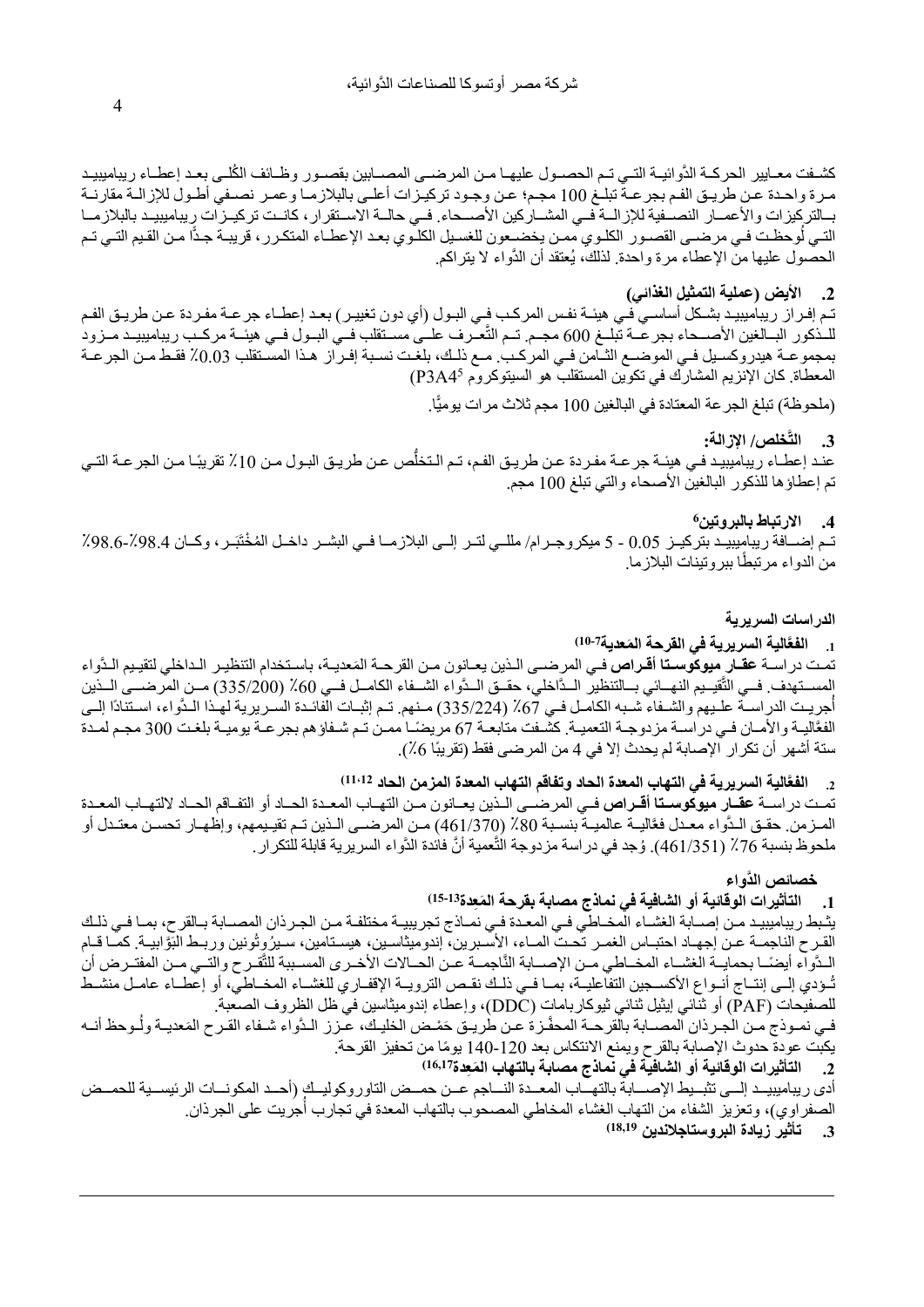5

ادي ريباميبيـد إلــي زيــادة جيـل بروســتاجلاندين "E2 " (PGE2) فــي الغشــاء المخــاطي فــي المعـدة فــي الجــرذان. زاد الــدَّواء ايضمَــــا مـــــن محتويــــات بروســــناجلاندين 2E "13 -2 كيتــَــو -14 ،14 تُنــــائيّ هيـــدرو بروســـناجلاندين 2E" (مســــنقلب مــــن بروستاجلاندين E2) وبروستاجلاندينI2 (PGI2) في العُصـارَة المَعِدِيَّة. فـي المشــاركين مـن الـذكور الأصــحاء، كشـف الـدُّواء مـرة أخـرى عـن تــأثير زيــادة محتـوى البروسـتاجلاندين إي 2 فـي الغشــاء المخاطي في المعدة و عمل على حماية الغشاء المخاطي للمعدة من الإصابة النَّاجمة عن تحميل الإيثانول. **-18,20 22) .4 التأثير الوقائي الخلوي**  اظهـر ريباميبيـد تـأثيرًا وقائيًـا خلويًـا بالمعـدة لتثبـيط إصــابة الغشــاء المخــاطي الناجمــة عـن الإيثــانول، حمـض قـوي، أو قاعـدة قويــة فــي الجــرذان. فــي الدراســات داخــل المُخْتَبَــر ، قــام الــدَّواء أيضـًــا بحمايِّــة الخلايــا الظِّهاريــة المَعدِيــة المســتنبتة التــي تــم الحصـول عليهـا مـن أجنــة الأرانــب؛ مـن إلإصــابة الناجمــة عـن الأسـبرين - أو حمـض التاوروكوليـك (أحـد المكونــات الرئيسـية للحمض الصفراوي). فـي المشــاركين مـن الـذكور الأصــحاء، قــام الـدُّواء بتثبـيط إصــابة الغشــاء المخــاطي بالمعـدة الناجمــة عـن تحميـل الأسـبرين، أو الإيثانول أو إيثانول هيدروكلوريد. 25-23**) .5 تأثير زيادة المخاط**  أدى ريباميبيـد إلـي تعزيـز نشـاط إنـزيم المعـدة لتصـنيع البروتينـات السـكرية مرتفعـة الـوزن الجزيئـي، وزيـادة سـماكة الطبقـة المخاطيــة الســطحية للغشــاء المخــاطي فــي المعــدة، وزيــادة كميــة مخــاط المعــدة القابــل للــذوبان فــي الجــرذان. لــم تُشــارك البروستاجلاندينات الطبيعية بالجسم في زيادة المخاط القابل للذوبان. **22) .6 َّ تأثير زيادة تدفق الدم بالغشاء المخاطي**  ز اد ريباميبيد من تدفق الدَّم بالغشاء المخاطي في المعدة وقام بتحسين ديناميكيات الدَّم بعد فقدان الدَّم في الجرذان. **َّأثير على الحائل المخاطي 26) .7 الت** لـم يُـوثر ريباميبيـد عـادة علـي فـرق الجهـد عبـر الغشـاء المخـاطي للمعـدة فـي الجـرذان، لكنــه لـم يمنـع خفـض فـرق الجهـد عـن طريق الإيثانول. **27) .8 َ التأثير على الإفرازات القلوية المعدية**  عزز ريبِاميبيد الإفرازات القلوية المَعدية في الجرذان.<br>. **َّأثير على معدل تغيير/ تجديد الخلايا المخاطية .9 الت** نَشَّط ريباميبيد من تكاثر خلايا الغشاء المخاطي في المعدة وزاد من عدد الخلايا المُبَطِنة الظِهارية في الجرذان. **28,29) .10 التأثير على إصلاح الغشاء المخاطي بالمعدة** قـام ريباميبيـد باسـتعادة سـرعة إصــلاح الجـروح المصــطنعة فـي خلايــا الأرانــب الظهاريــة المَعديــة المسـتنبتة والتــي تــأخر إصلاحها بسبب الحمض الصفراوي أو بيروكسيد الهيدروجين. **30) .11 التأثير على إفراز المعدة**  لم يُغير رِيباميبيد أيًّا من الإفراز الأساسي للعُصبارَة المَعدية أو إفراز الحمض المُحفز عن طريق مُدِرّ الإفْراز **35-31) .12 التأثيرات على أنواع الأكسجين التفاعلية**  قـام ريباميبيد بإزالـة جـذور الهيدروكسـيل مباشـرة وكبـت إفـراز فـوق الأكسِـيد عـن طريـق خلايـا الـدَّم البيضــاء مُتَعَـدِّدَة النَّـوَي قـام َّ َ الْدَّواء بتثبيط إصـابة الخلايـا المخاطيـة فـي المعـدة الناجمـة عـن أنـواع الأكسـجين التفاعليـة التـي يـتم إطلاقهـا مـن خلايـا العـدِلات بعدٍ تحفيز هِا ببكتير يا المَلْوِيَّة البَوَّابية داخل المُخْتَبَر . ؚ<br>ا خفَّض الدَّواء مـن محتـوى بيروكسـيد الـدهون فـي الغشـاء المخـاطي فـي المعـدة لـدى الجـرذان التـي تـم علاجهـا بإندوميثاسـين فـي ظل ظروف صعبة وثبط من إصابة الغشاء المخاطي. **،16 36،37) .13 التأثير على ارتشاح الخلايا الالتهابية في الغشاء المخاطي بالمعدة**  أدى ريباميبيـد إلــي منــع ارتشــاح الخلايــا الالتهابيــة فــي نمــاذج مــن الجــرذان المصــابة بالتهــاب المعـدة النَّــاجم عــن حمــض التاوروكوليـك (أحـد المكونــات الرئيسـية للحمـض الصــفراوي) والمصــابة بتلـف الغشـاء المخــاطي بالمعـدة النَّــاجم عـن مضــادات الالتهاب غير الستيرويدية أو النَّاجم عن نقص التروية الإقفاري. 14. التأثير على إطلاق السيتوكين المُحرِّض على الالتهاب (إنترلوكين-8) في الغشاء المخاطي في المعدة <sup>38،39</sup>) أدى ريباميبيد، الـذي يـتم تناولـه عـن طريـق الفـم، إلـي كبـت زيـادة إفـراز إنترلـوكين-8 فـي الغشـاء المخـاطي لـدى المرضــي الـذين لـديهم إصــابة ببكتيريـا المَلْويَّـة البَوَّابيـة. قـام الـدُّواء أيضـًـا بتثبـيط نشــاط العامـل النـووي المعـزز لسلسـلة كابـا الخفيفـة فـي الخلايـا ؚ<br>ا البائيــة النشــطة (NF-<sub>k</sub>B)، وكبــت الحمــض النــووي الريبــي المرســال إنترلــوكين-8 وكبــت إفــراز إنترلــوكين-8 فــي الخلايــا الظِّهارية المستنبتةُ بشكل مشترك مع بكتيريا المَلْوِيَّة البَوَّابية ا<br>ا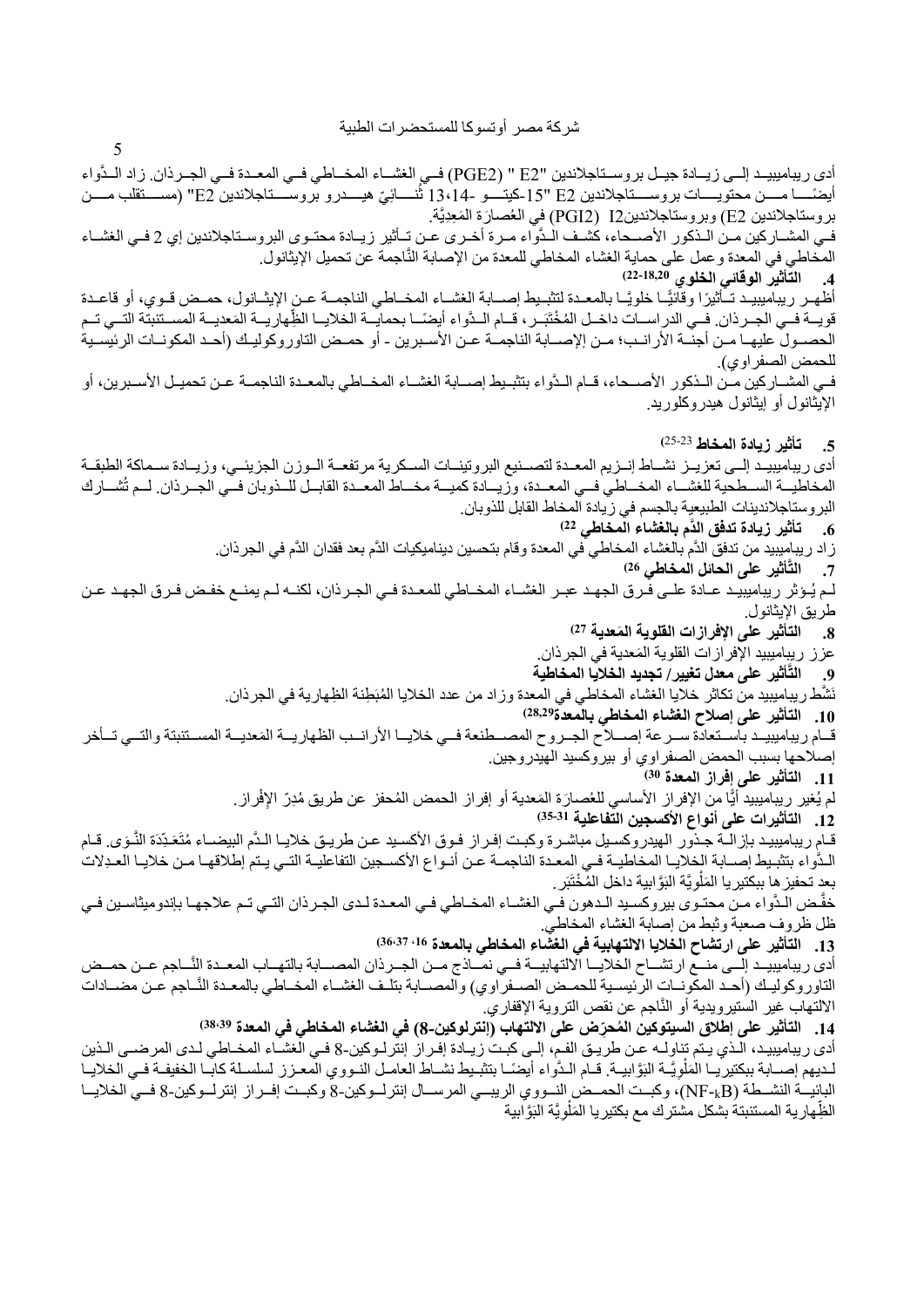**موانع الاستعمال** (يحظر استعمال عقار ميوكوستا أقراص في المرضى الآتين) المرضى الذين لديهم تاريخ سابق من الإصابة بفرط الحساسية تجاه أي من مكونات هذا الدَّواء.

## **الكيمياء الفيزيائية**

الاسم غير مسجل الملكية: ريباميبيد (الاسم المقبول في اليابان)

# **الاسم الكميائي:**

( 2 RS)-2-(4-Chlorobenzoylamino)-3- (2-oxo-1, 2- dihydroquinolin-4-yl) propanoic acid **التركيبة الجزيئية:** C<sub>1</sub>9H<sub>15</sub>ClN<sub>2</sub>O4 **الوزن الجزيئي:** 370.79

## **التركيبة البنائية :**



والمُصـاوغ المِرْآتِيّ

## **الوصف**:

يتواجد ريباميبيـد فمي شـكل مسـحوق بلـوري لونــه أبـيض. لــه مـذاق مُـر. وهـو قابـل للـذوبان فـي إن،إن-ديميثيلفورماميـد، قابـل للــذوبان بدرجــة طفيفــة فــي الميثــانول والإيثــانول (99.5)، وغيــر قابــل للــذوبان عمليًــا فــي المــاء. لا يُظهــر محلــول N،N-ديميثيلفورماميد الخاص به (-1 20) أي دوران ضوئي. درجة الانصهار: حوالي 291 درجة مئوية (التحلل)

## **َّغليف الت**

**عقار ميوكوستا أقراص 100 مجم: عبوة بها 20 ً قرصا في شريطين من الألومنيوم/ بولي فينيل الكلوريد بكل شريط 10 أقراص عبوة بها 40 ً قرصا في 4 شرائط من الألومنيوم/ بولي فينيل الكلوريد بكل شريط 10 أقراص**

## **REFERENCES**

- 1) Hasegawa, S. et al. : Clin. Drug Invest. 23 (12), 771-779, 2003.
- 2) Kishi, S. et al.: Rinsho Seijinbyo (J. Adult Dis.) 19 (3), 355-363, 1989.
- 3) Kikuchi, H. et al.: Shinyaku to Rinsho (J. New Remedies Clinics) 44 (7), 1179-1182, 1995.
- 4) Fukazawa, K. et al.: Shinyaku to Rinsho (J. New Remedies Clinics) 44 (10), 1667-1671, 1995.
- 5) Koyama, N. et al.: XENOBIOTICA, 32(7), 573-586, 2002.
- 6) Shioya, Y. et al.: Iyakuhin Kenkyu (D. Res.) 20 (2), 522-533, 1989.
- 7) Takemoto, T. et al.: Rinsho Seijinbyo (J. Adult Dis.) 19, 539-551, 1989.